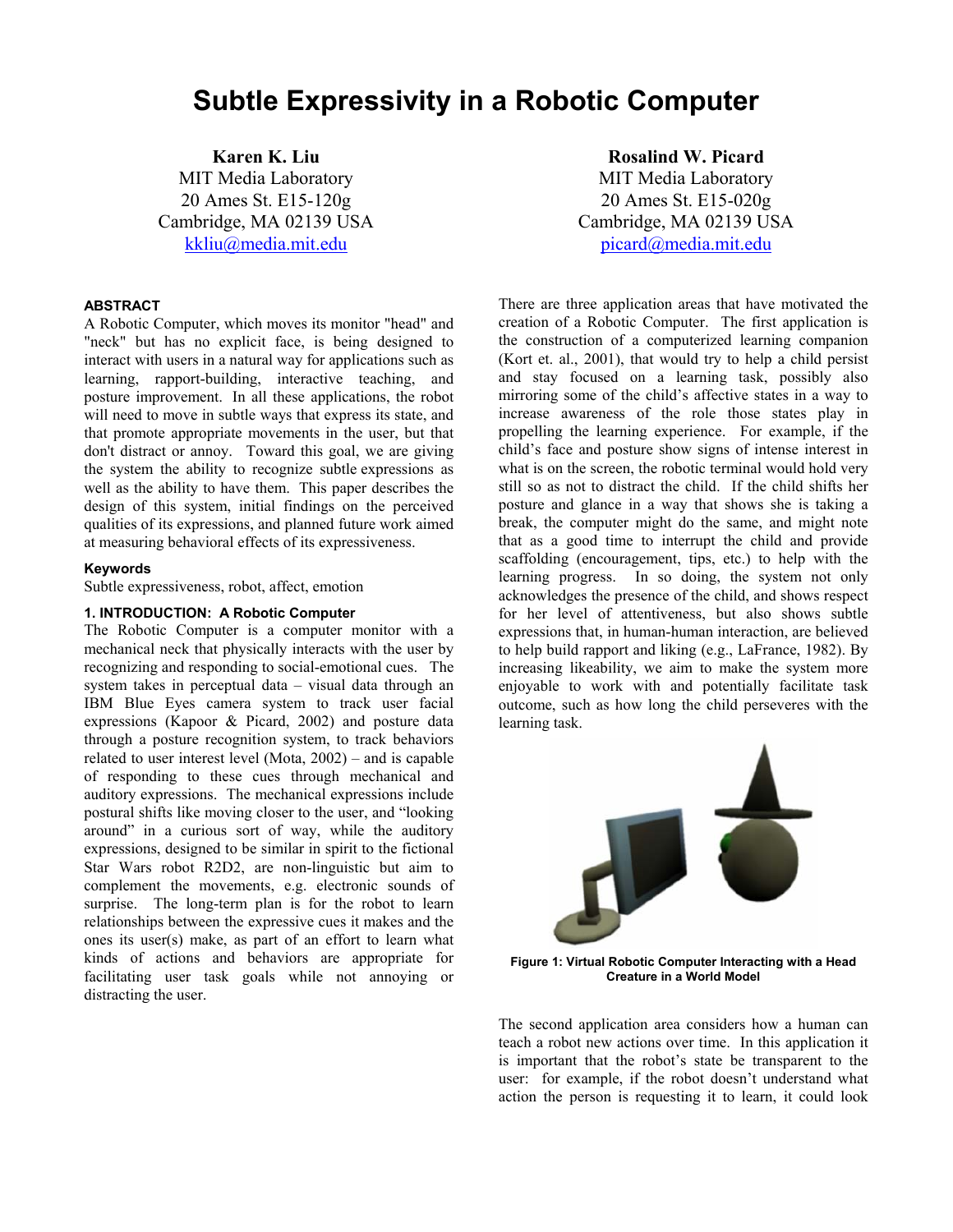confused. If the person hasn't shown it anything in a while, it could try to look curious. If its goal is to learn as much as possible from the user, without annoying the user, then its communication of its state via subtle expressions, in tandem with recognizing the user's expressions, will be important in achieving success. Additionally, in this application there is an issue of shared control (Breazeal, 2003): the user and character must negotiate, and subtle expressions will assist in this process.

The third application area is that of a health and posture improving system. As static sitting postures have become more prevalent in our workplaces (approximately 75 percent of the workforce has sedentary jobs) musculoskeletal problems -- in particular, low back pain and discomfort – have also increased (Faiks and Reinecke, 1998). Not only do these disorders contribute to higher medical expenses for corporations (Steelcase Inc., 2000), but they also decrease worker productivity and increase fatigue. Experts agree that movement and alternating postures during sitting is beneficial. For instance, the research of Holm & Nachemson (1983) suggests that the flow of nutrient-rich fluids to and from the intervertebral discs increases with spinal movement. Adams (1983) found that alternating periods of activity and rest, and posture change, further boosts the fluid exchange, helping to nourish these spinal discs. Grandjean (1980) found that alternating unloading and loading of the spine (through movement) is ergonomically beneficial because this process pumps fluid in and out of the disc, thereby improving nutritional supply. To date, most efforts such as those from Steelcase Inc. (www.steelcase.com) and Herman Miller (www.hermanmiller.com) have focused on researching the ergonomic design of office furniture and environments that remain passive, such as chairs, tables, keyboards, office spaces etc. Successful designs, such as the LEAP chair by Steelcase, Inc. are able to show longitudinal benefits to health and productivity (Allie, P. and Palacios, N., 2002). In this case, we want to explore how similar benefits can be achieved through interactive technologies. The aim of the Robotic Computer would be to encourage movement and proper posture of the user, without distracting him from his primary task. Again, we think the combined perception and use of subtle mechanical and acoustic expressions will assist in achieving these multiple goals.

But why design a robotic computer? There has been increasing amounts of evidence that a physically present robot character, rather than an animated character on a screen, offers interesting advantages for applications such these. "Presence" is a term used to describe several dimensions of how similar a given interaction is to an actual social interaction between people (Lombard & Ditton, 2001). Endowing a technology with a strong social presence precedes the ability of the technology to develop a solid social rapport with the user (provided that the social presence is "strong" in a pleasing way and not in an annoying way). Further, we believe that there are interaction advantages to the physical presence of a machine that shares the same space as the user. For example, an important aspect of the mentor-student relationship is shared reference through cues such as directing attention, mutual gaze, etc. These cues are more easily communicated when both parties occupy the same physical space. Not only would a physical presence be advantageous in our application areas, but utilizing the computer terminal as a robotic interface will allow for natural communication of information to the user while not increasing the number of interfaces that a user would have to interact with.

New challenges arise with designing effective expressions within the physical limitations of a robot's motors and hardware. The rest of this paper describes the design of the current Robotic Computer (Sec 2), initial results on its expressive capabilities and how users perceive these (Sec 3), and future work (Sec 4.)

# **2. SYSTEM DESIGN AND USER PERCEPTIONS**

# **2.1. System Design**

The Robotic Computer system is built on the c4 behavior architecture system developed at the MIT Media Lab (Burke et. al., 2001). The IBM Blue Eyes system (Kapoor & Picard, 2002) in conjunction with the posture recognition system (Mota, 2002) sends the location coordinates of the user's pupil positions, whether the user is nodding or shaking his head, and the user's posture (leaning forward, leaning right, leaning left, leaning back, slumping, and sitting upright) to a virtual head creature in an internal world model which adopts the appropriate state based on sensor data as shown in Figure 1. The behavior engine contains a mental representation of the Robotic Computer that consists of a "perception and memory" section, an "action selection" section, and a "motor and graphic" section as shown in Figure 2. As data comes in from the world model to the cognitive architecture of the system, the "perception and memory" section affects the "action selection" section to determine which behaviors the terminal will take. The actions are passed to the "graphic and motor" section that controls the virtual computer and physical motors of the robot. The Robotic Computer's behavior patterns and actions adapt over time as the system builds a working memory with the user and the likelihood of taking certain actions changes based on past interactions and adaptations in the internal motivation system of the terminal.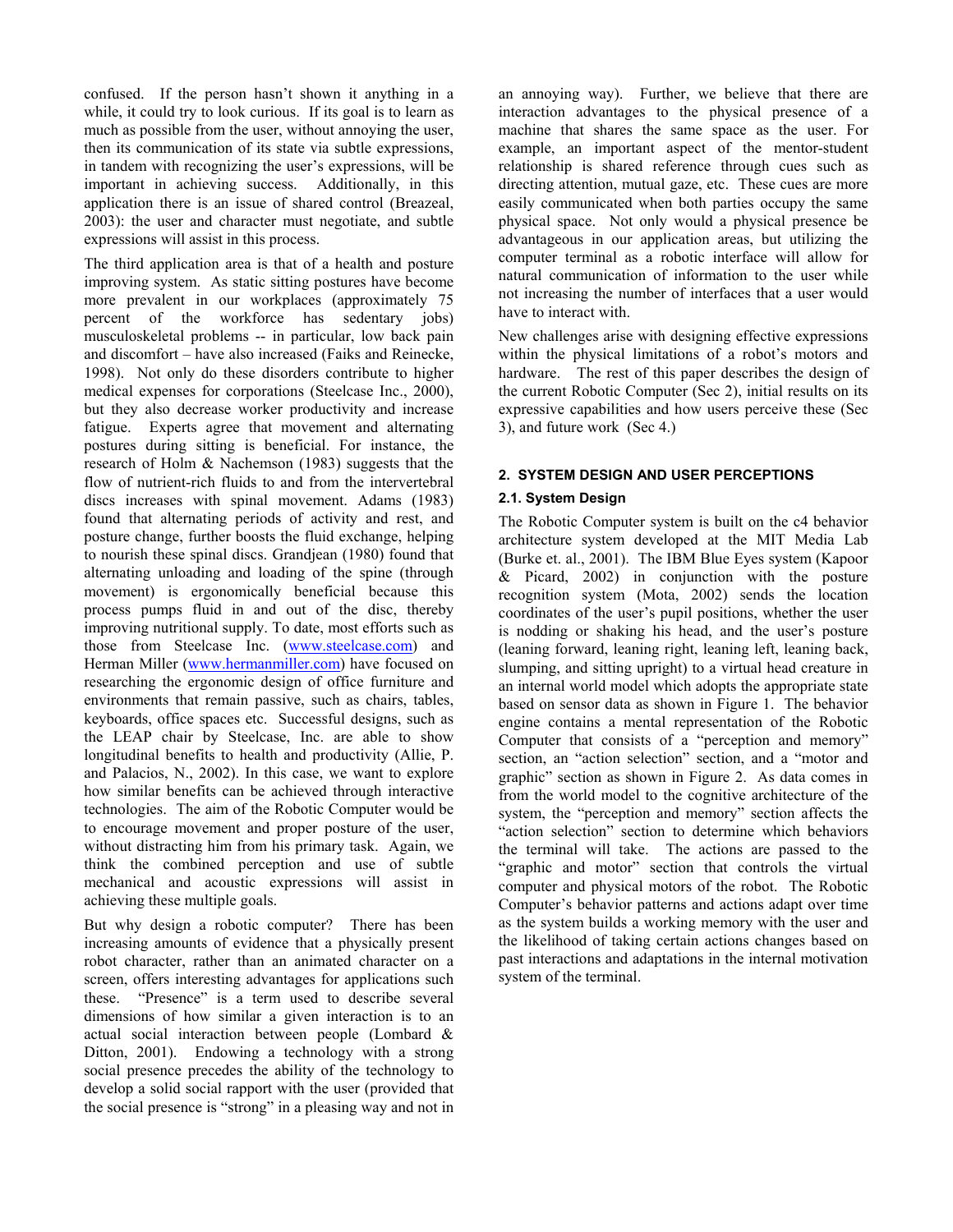

**Figure 2: Robotic Computer System Architecture** 

## **2.2 Subtle Expressivity in the Robotic Computer**

Unlike almost all other expressive robots built, this robot has no facial features that can be used to convey expression. Animation studios such as Disney have looked at how to convincingly portray life in inanimate objects; however, such essential animation tools such as "squash and stretch" (Thomas & Johnson, 1981) cannot be applied to a robotic terminal with limited degrees of freedom, as the motors and hardware are not malleable. What types of subtle behaviors can we use to convey attitude and emotional and cognitive state then? The Robotic Computer communicates all expression through the use of a mechanical neck with five degrees of freedom and the use of different mechanical sounds similar to those of R2D2. In order to evaluate if the robot has recognizable expressions, virtual simulations of the behaviors were created. These subtle expressions through use of audio and posture movements can be utilized to provide feedback and readable behavior to the user. Other questions would include how to effectively use these subtle expressions to manage expectations (help prevent annoyance, frustration, boredom in both user and computer)? The Robotic Computer could also manage the pace of the interaction through varying movement or audio speed as Kismet, the sociable robot, did (Breazeal, 2003).

### **2.3 User Perceptions**

A preliminary study to measure if the first expressive behaviors of the Robotic Computer could accurately be recognized was conducted. While it is important to also measure if the expression actually made the user feel the intended way, this study only looked at user perceptions of the agent's behavior. The study consisted of an online survey where nineteen subjects viewed fifteen different video clips of an animated version of the Robotic Computer and/or heard sound sequences that the terminal would emit. Each of the five different video or audio sequences was designed to convey a certain expressive behavior. The fifteen sequences can be found at http://www.media.mit.edu/~kkliu/roco.html.

#### *Preliminary Results*

After each sequence, the user was asked to rate how expressive the computer appeared along five different dimensions. The dimensions used a seven-point scale and are listed below:

- Not Welcoming  $(1)$  Welcoming  $(7)$
- Sad  $(1)$  Happy  $(7)$
- Not Curious  $(1)$  Curious  $(7)$
- Not Confused  $(1)$  Confused  $(7)$
- Not Surprised  $(1)$  Surprised  $(7)$

For purposes of analyzing the data on the same scale, the happy/sad data was inverted to Not Sad  $(1)$  – Sad  $(7)$ , as the sequence was designed with a sad expression in mind. For each dimension, the subjects were also given a "Not Applicable" choice. After performing a two-tailed t-test on this data, we found that there was significant recognition of the behavior sequences that were designed to express curiosity, sadness, and surprise. The results for the three dimensions are show in Figure 3.

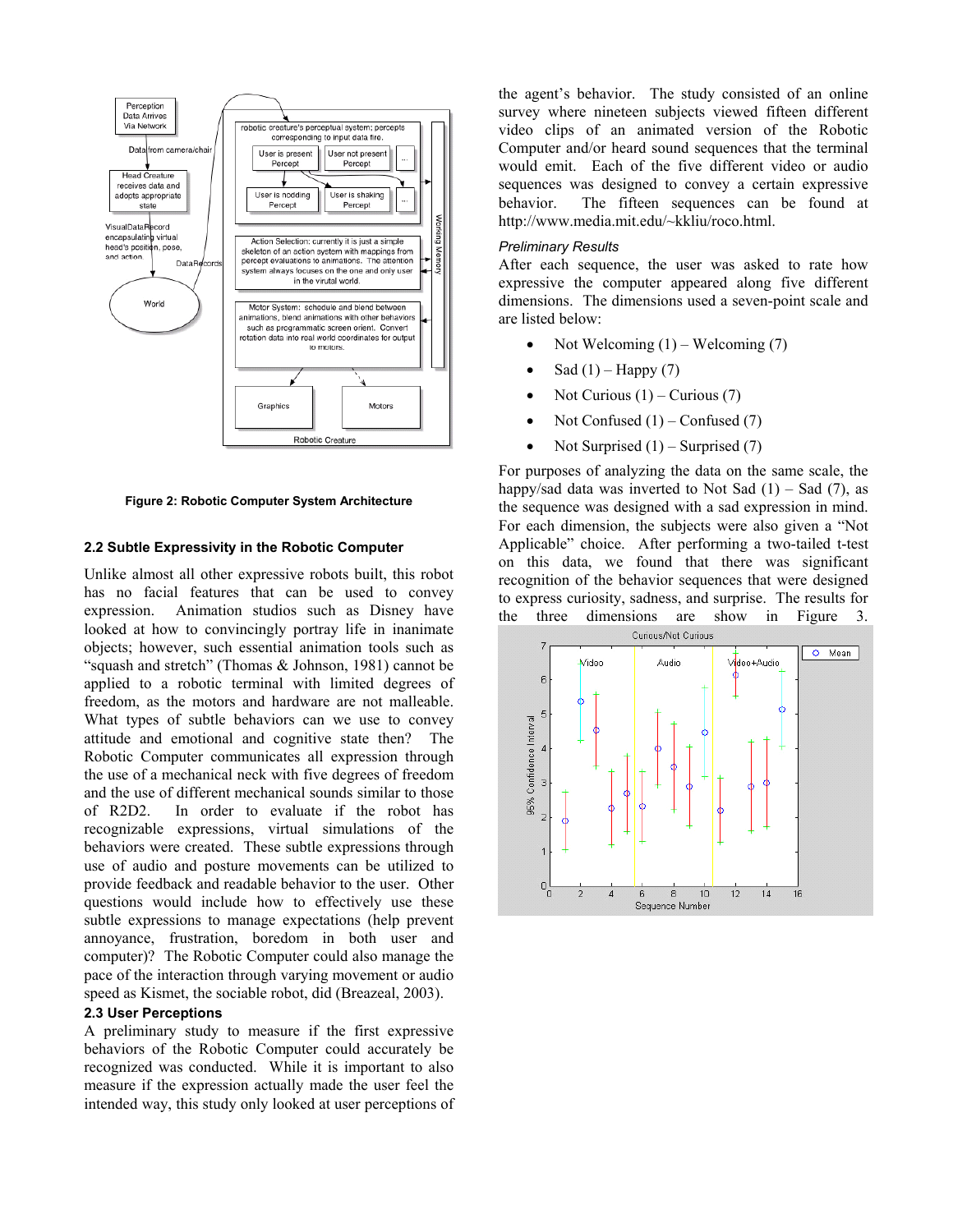

**Figure 3: Mean and 95% Confidence Interval for Each Sequence on Curious, Surprised, and Sad Dimensions. Sequences designed for respective dimensions shown in blue.** 

The intended expression for each sequence is shown in Figure 4.

| Sequence       | Intent    | 8  | Confused  |
|----------------|-----------|----|-----------|
|                | Sad       | q  | Welcoming |
| $\mathfrak{D}$ | Curious   | 10 | Curious   |
| $\mathbf{3}$   | Confused  | 11 | Sad       |
| 4              | Surprised | 12 | Confused  |
| 5              | Welcoming | 13 | Surprised |
| 6              | Surprised | 14 | Welcoming |
|                | Sad       | 15 | Curious   |

**Figure 4: Intended Expression for Each Sequence** 

It was not surprising to find very little significant differences for the confused and welcoming expressive behaviors. As both confused and curious behavior could be seen as questioning behavior, there was expected overlap in the perception of how confused the computer appeared to be. As for a welcoming expression, this behavior could easily be interpreted as happy, which would explain some spread in the results. In the future, we are interested in measuring change in user behavior as well as perceived expression.

#### **3. FUTURE WORK**

Future directions include looking at how this Robotic Computer can create its own subtle expressions by learning over time which behaviors were effective in its different interactions as well as measuring the behavioral effects of its expressiveness. One major challenge will be to learn when an appropriate intervention time is in order to avoid annoying the user with a moving terminal. For example, when the posture recognition system (Mota, 2002) detects that the child is taking a break, this may signal a good time for the robotic computer to request permission for itself to take a break and then exercising its motors in a manner that resembles stretching. We plan on measuring effects related to the three application areas mentioned above in following questions:

- Does interacting with a robotic terminal that recognizes and responds to affective state cause a user to persist in the learning and teaching interaction?
- Does the system's movement encourage your own movement and alternating postures as you work at a terminal?
- Can the machine learn when its expression was ineffective or annoying? Can it be taught new behaviors? Can it learn when to hold still as people are working on a task?
- Do I like the computer more? Do I enjoy working with it more?

# **4. CONCLUSION**

A Robotic Computer, having no explicit facial features, has been designed to recognize and exhibit a variety of subtle expressions. Additionally, its ability to communicate a set of expressions via motion and auditory cues has been evaluated with nineteen subjects. This paper has emphasized the importance of combining display of expressions with recognition of expressions, with the expectation that an appropriate interaction between these can lead to beneficial effects and behaviors in a variety of tasks.

## **ACKNOWLEDGMENTS**

We thank Cynthia Breazeal, Jesse Gray, Ashish Kapoor, Cory Kidd, John McBean, and David Lafferty for their participation in building the Robotic Computer. This research was supported in part by NSF ROLE grant REC-0087768.